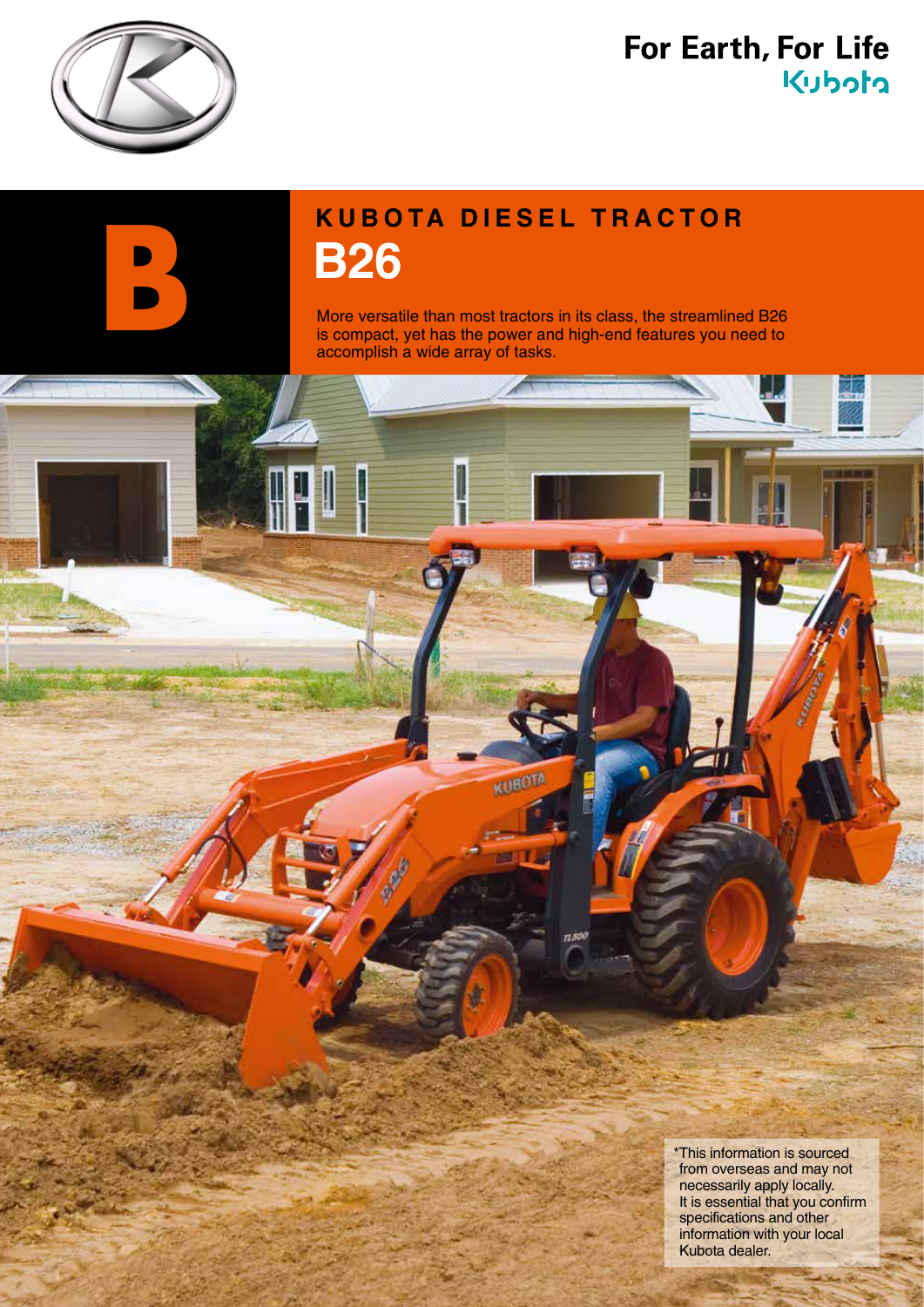#### **Console-mounted Loader Joystick**

**Greater Horsepower** The 26HP diesel engine of the B26 powers the loader and backhoe through all kinds of heavy work.

KUBOTA

The loader joystick is mounted to the side console to give you better control of the B26's loader. This allows the operator to utilise multiple functions with ease.

**TL500** 

#### **Increased Lifting Capacity and Height**

The loader on the new B26 has a 500 kg heavyduty lift capacity and a 2390 mm lifting height.

#### **Slanted Loader and Bonnet**

The slanted boom and bonnet design of the B26 improves visibility, which is particularly useful when changing attachments or manoeuvring in tight places.

#### **Skid Steer-type Quick Couplers**

This loader feature, typically found on larger models, allows you to easily and quickly attach and detach a variety of front implements.

> **Whether you're using it for agricultural or commercial work, the new B26 offers the versatility and power you need. The B26 boasts features usually only found on larger tractor/loader/backhoes. With this tractor you'll discover increased loader lifting capacity, greater backhoe digging power and depth, more horsepower, a host of new features aimed at operator comfort and safety, and a striking new design. With the B26, we've worked hard to construct a compact machine that will make your work easier.**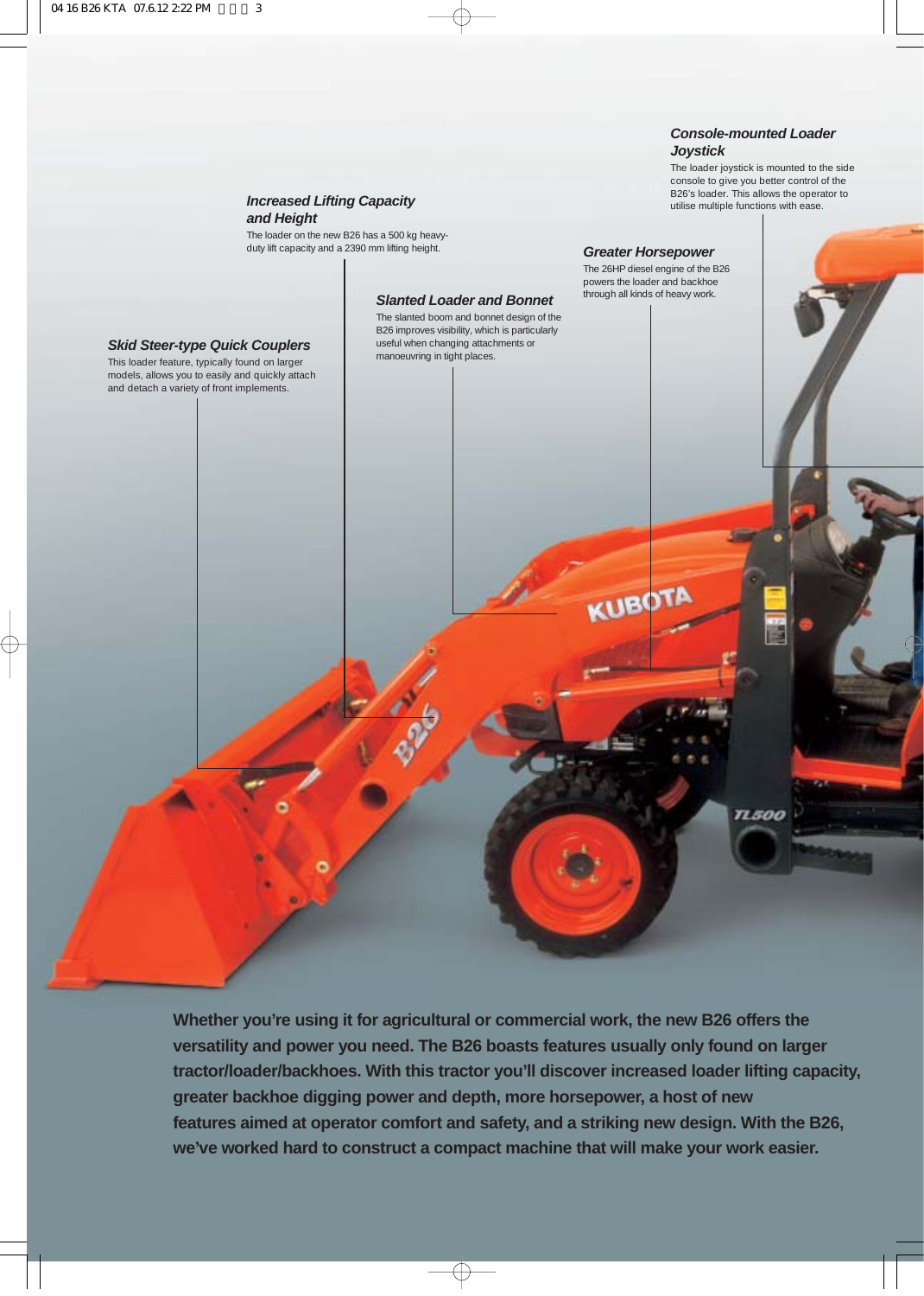#### **Joystick Armrest**

Located next to the consolemounted loader joystick, this armrest helps to reduce arm movement and fatigue.

**ABBYS** 

#### **ROPS/FOPS**

The Falling Object Protective Structure (FOPS), with its durable canopy, complements the ROPS offering added operator protection.

#### **Increased Digging Capacity**

Get more power and dig deeper. We've increased the bucket breakout force by 35% and the digging depth by more than 200 mm.

#### **Curved Backhoe Boom**

The arched design of the B26's backhoe boom helps operators avoid dig-area obstacles and easily reach maximum digging depth.

**Proposition** 

**Backhoe Quick-Mount System**

Attaching and detaching the backhoe has never been easier than with this quick-mount system.

#### **3-Point Hitch**

We've increased the lifting power of the B26's Category I 3-point hitch by over 60%, offering greater versatility with implements.

Shown with optional equipment.

# **KUBOTA DIESEL TRACTOR NEW B26**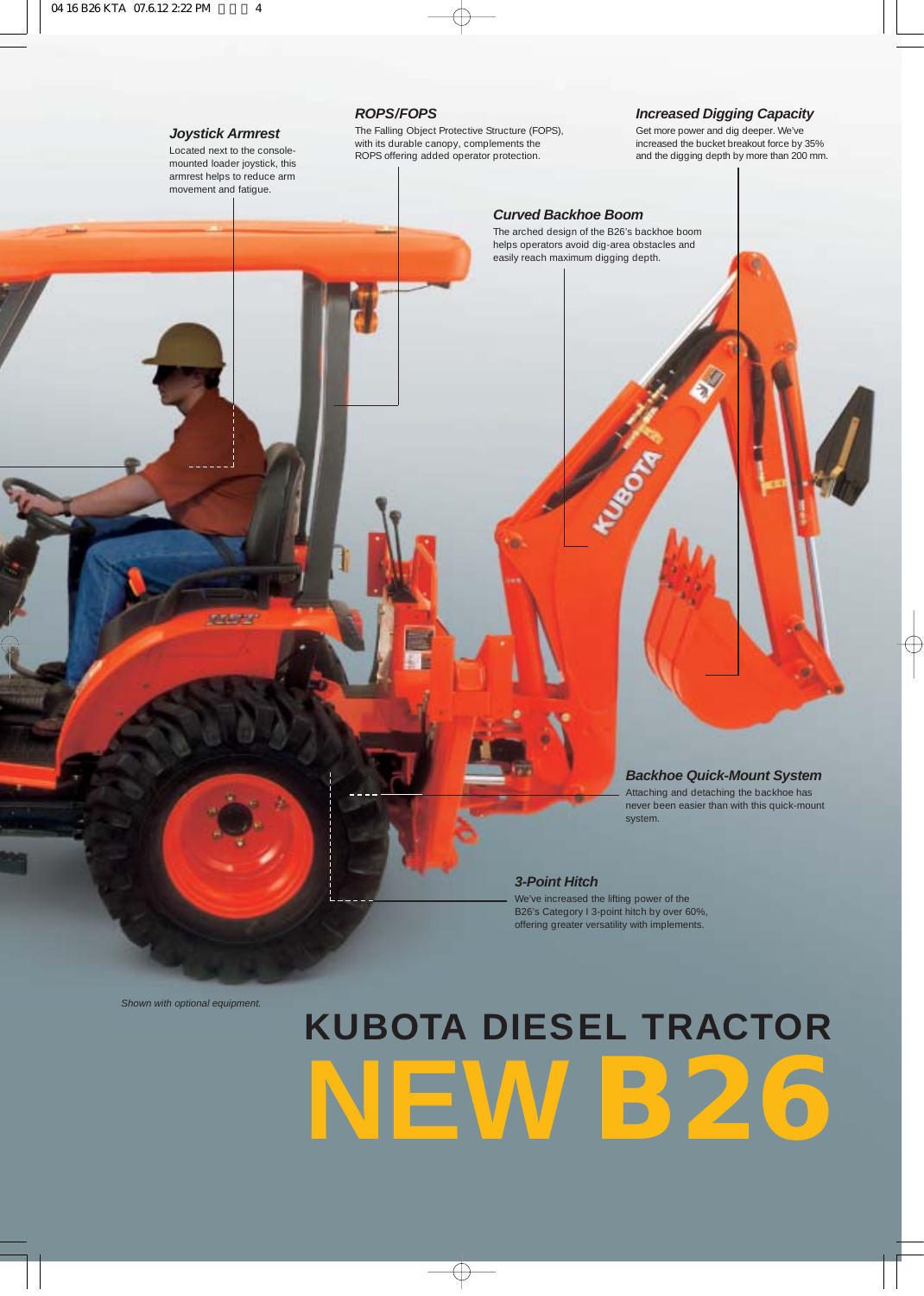

**Built specifically for loader and backhoe applications, the B26 features an integrated main frame to ensure durability. Its 26HP engine provides high power and torque rise as well as low noise. And, a 3-point hitch greatly improves the B26's versatility.**

# **TRACTOR**

#### **A real workhorse with advanced features usually found only on larger models.** Some pictures are shown with optional equipment.

#### **Engine**

Tackle the toughest jobs with the B26's rugged 26HP diesel engine. It boasts an enviable combination of high power, high torque rise, low noise, low vibration and cleaner emissions. Easy to start on cold mornings, this high-output, liquid-cooled engine will prove both dependable and durable for years to come.

#### **Slanted Boom and Bonnet Design**

The slanted boom and bonnet of the B26 improves visibility over the bonnet. This helps you change attachments and get back to work quickly, and allows increased productivity in tight areas.



#### **Integrated Main Frame**

The reinforced integrated main frame of the B26 is performance matched to the loader and backhoe. This means that the structural integrity of the tractor is uncompromisingly sound and built to take on the stresses of repetitive loader and backhoe work.

**3-Point Hitch**

To give you the ability to take on bigger jobs, the lifting capacity of the B26's Category I 3-point hitch is 760 kg 600 mm behind the lift points. This will allow you to attach a wider variety of implements and larger implements, making you more productive.



#### **Four Wheel Drive**

Combined with the differential lock, the B26's 4WD ensures virtually unstoppable performance under difficult conditions or on varying terrain.

#### **Hydraulic Independent PTO**

The Independent PTO keeps stopping to a minimum. With this handy feature, you can stay

productive by engaging and disengaging the rear PTO without ever having to stop the tractor.

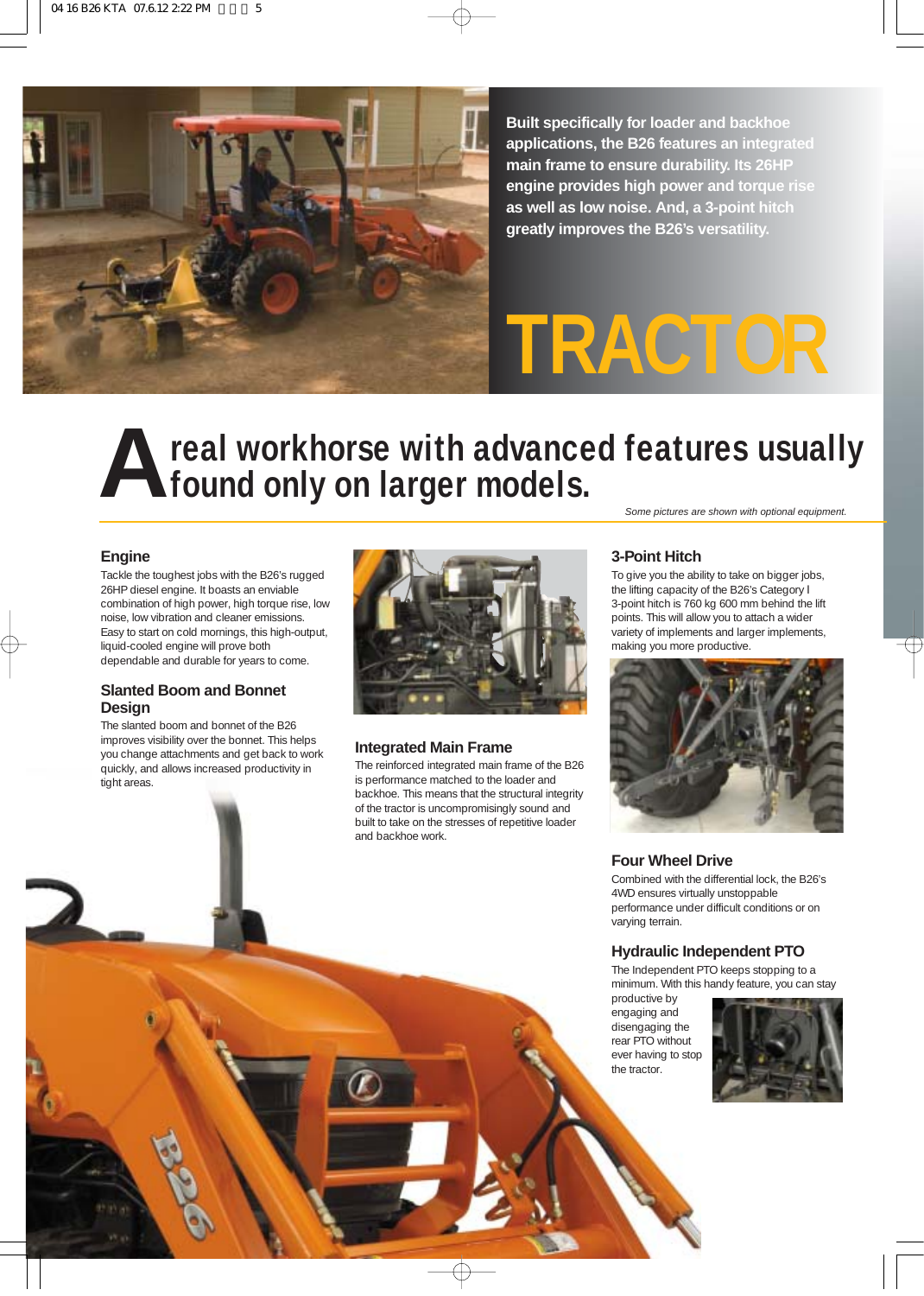#### **Headlights/Worklights**

We've installed headlights and worklights to the canopy and ROPS respectively. The height of the headlights provides greater ground coverage during night work. The rear-mounted worklights shine brightly for backhoe or 3-point hitch work.

#### **ROPS/FOPS**

The Rollover Protective Structure (ROPS) and the Falling Object Protective Structure (FOPS) come standard on the B26. Besides protecting you from harm, the FOPS canopy also serves as a barrier between you and the elements.

### **Onboard conveniences and comforts make hard work easier.**

**IFRO** 

#### **Spark Arrestor**

Mounted under the hood, the standard Spark Arrestor muffler ensures that you are safe when working around dry fields or grass.



#### **Deluxe Seat**

We've installed more comfortable and ergonomic seats on the new B26. These new deluxe seats are more cushioned to reduce fatigue, even when working long hours.

#### **Engine Start Switch**

to reach

backhoe.

We've moved the starter switch to the right side of the operator seat to

make it easier when you're operating the loader or the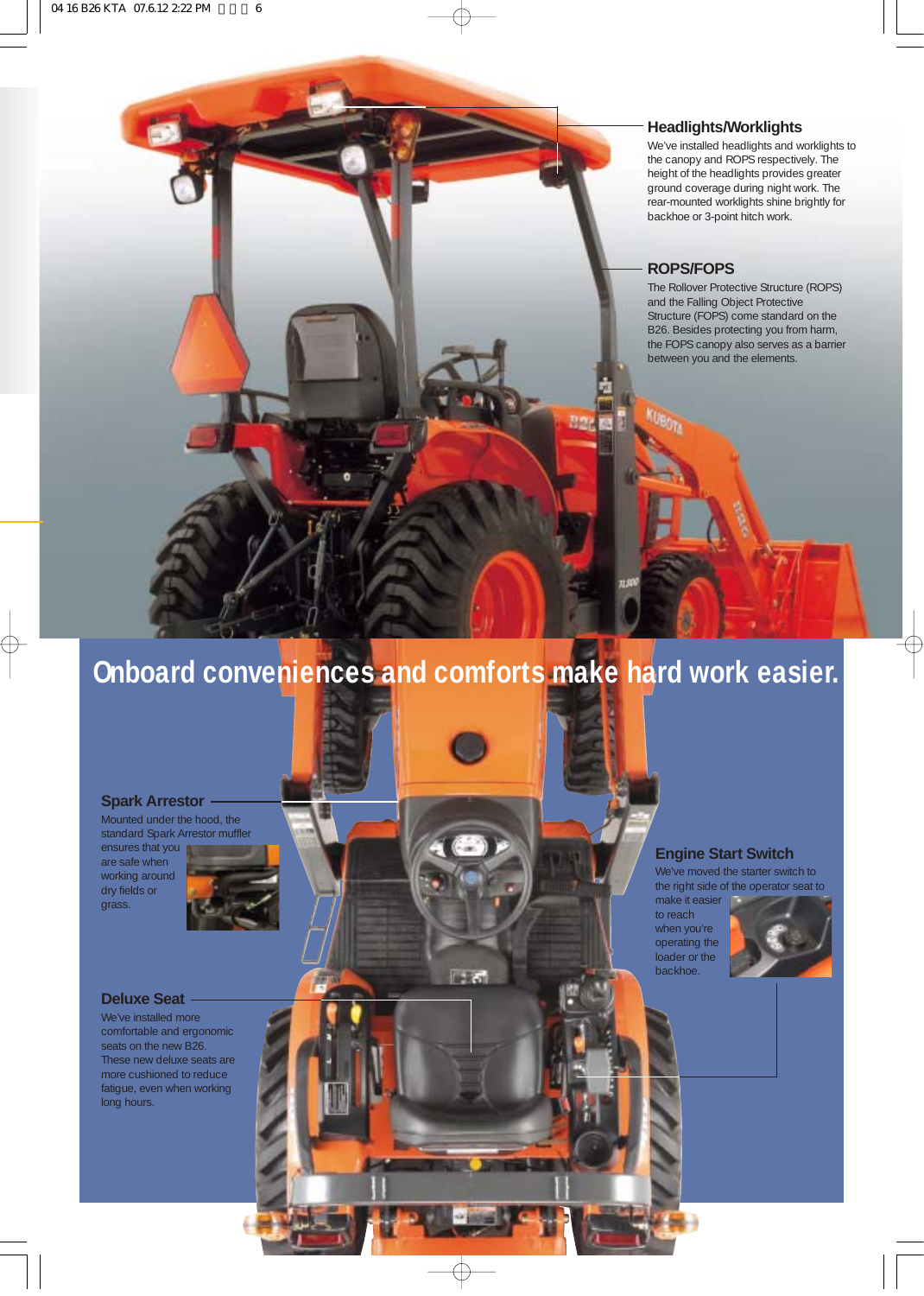

**B26** 

**B26** 

**From the brace-less loader frame to the Skid Steer-type quick coupler, everything about this loader is designed to improve productivity. The B26's loader offers increased lifting capacity and a greater lifting height. It also has a host of features designed to make loader use easier, including a mechanical spill guard and a console-mounted joystick and armrest.** 

**LOADER**

# **et our new and improved loader lift your**<br>**productivity to new heights.**

#### **Lifting Capacity and Height**

The loader on the new B26 has a lift capacity of 500 kg. This allows you to handle heavy loads and gives you more power on any job. The lift height of 2390 mm is the best in class.

Some pictures are shown with optional equipment.

#### **3rd Function Valve (optional)**

The 3rd Function Auxiliary Hydraulic Valve allows you to do more than ever. Optional front remotes and the Skid Steer-type quick coupler enable the use of a 4-in-1 bucket, grapple bucket and various other hydraulically controlled implements. The 3rd Function Valve can be easily activated with a button located on the grip of the loader joystick.

#### **Front Guard**

This rugged front guard protects the B26's most vital parts in case of a collision. It also perfectly complements the new slanted hood design.



#### **Skid Steer-type Quick Couplers**

A high-end feature, the Skid Steer-type quick couplers, allows you to easily change between implements like a pallet fork, bale spear, 4-in-1 bucket, grapple bucket, blade or post-hole digger without tools. Simply set the two locking levers and attach hose couplers, and you're on your way.



#### **Built-in Loader Valve**

We've concealed the B26's loader valve and mounted it directly to the tractor. In doing so, we've not only protected the valve, thus increasing its longevity, we've also improved operator visibility and cleaned up the overall design of the machine.

#### **Mechanical Spill Guard**

The B26's Mechanical Spill Guard tilts the bucket forward as the loader is raised, thus reducing the spillage of the bucket's contents. This makes filling and dumping easier and increases efficiency.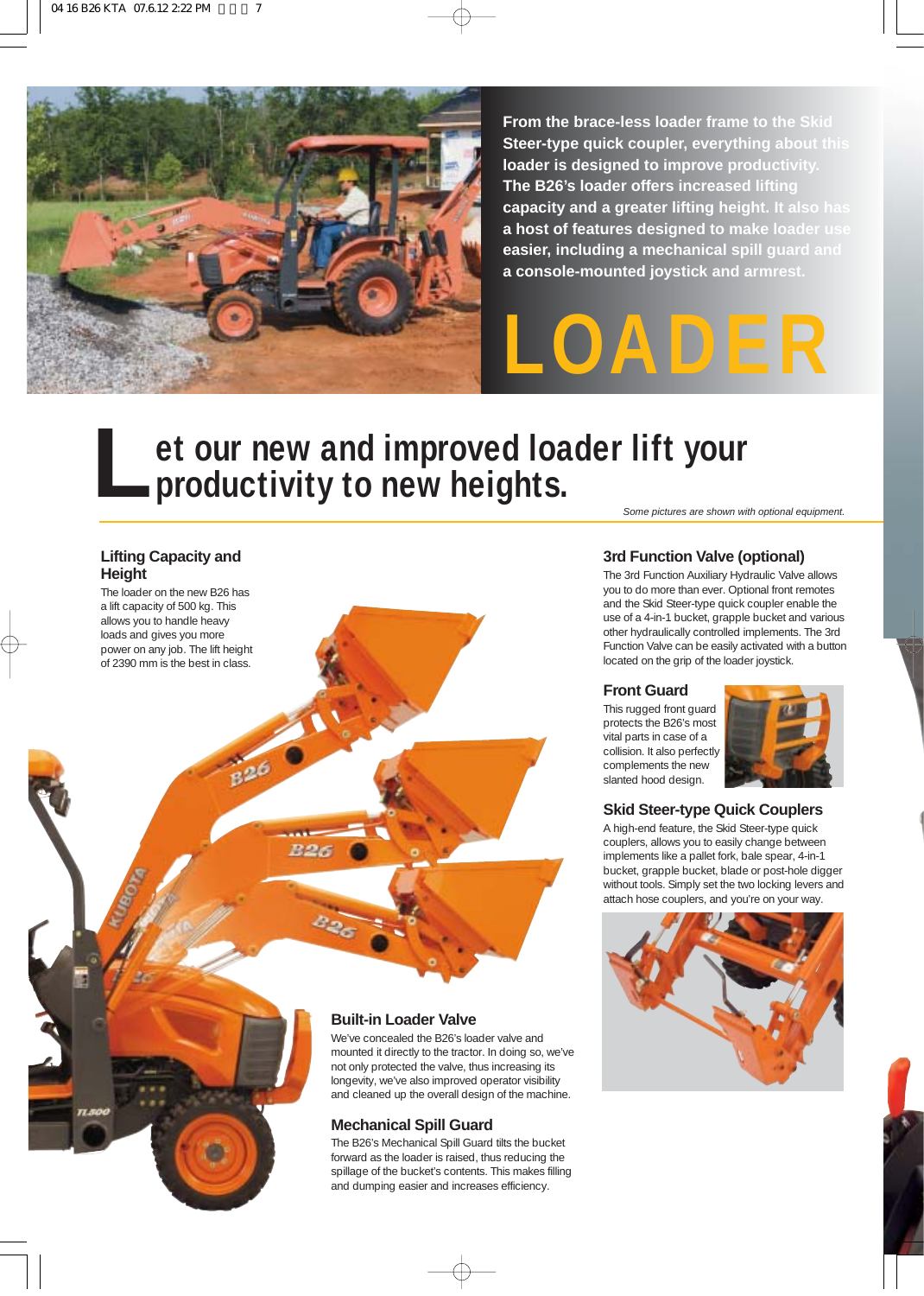#### **Lubrication Points**

Lubrication points on the loader are conveniently located, eliminating the need to reposition the loader during lubrication.

#### **Enclosed Hoses**

The loader's hydraulic hoses are routed through the B26's boom. This not only protects them and adds to their longevity, it also gives operators a cleaner and clearer line of sight in front of the tractor.



### **Features designed to make long workdays seem shorter.**

#### **Brace-less Frame**

The brace-less loader frame design improves visibility and offers easier access under the bonnet.

**Dom** 

O

**R26** 

#### **Bucket-level Indicator**

The B26 features a new and improved bucket-level indicator. Located on the loader lift arm, the rod indicator of the B26 gives you the ability to check level when you're using other implements like the pallet fork, and allows you to more easily check level when using the bucket.

#### **Console-mounted Loader Joystick and Armrest**

Just like larger tractors, the loader joystick is mounted on the console at the operator's right side. Positioned next to the joystick, a sturdy armrest reduces arm movement and fatigue, providing the comfort and support you need for long workdays.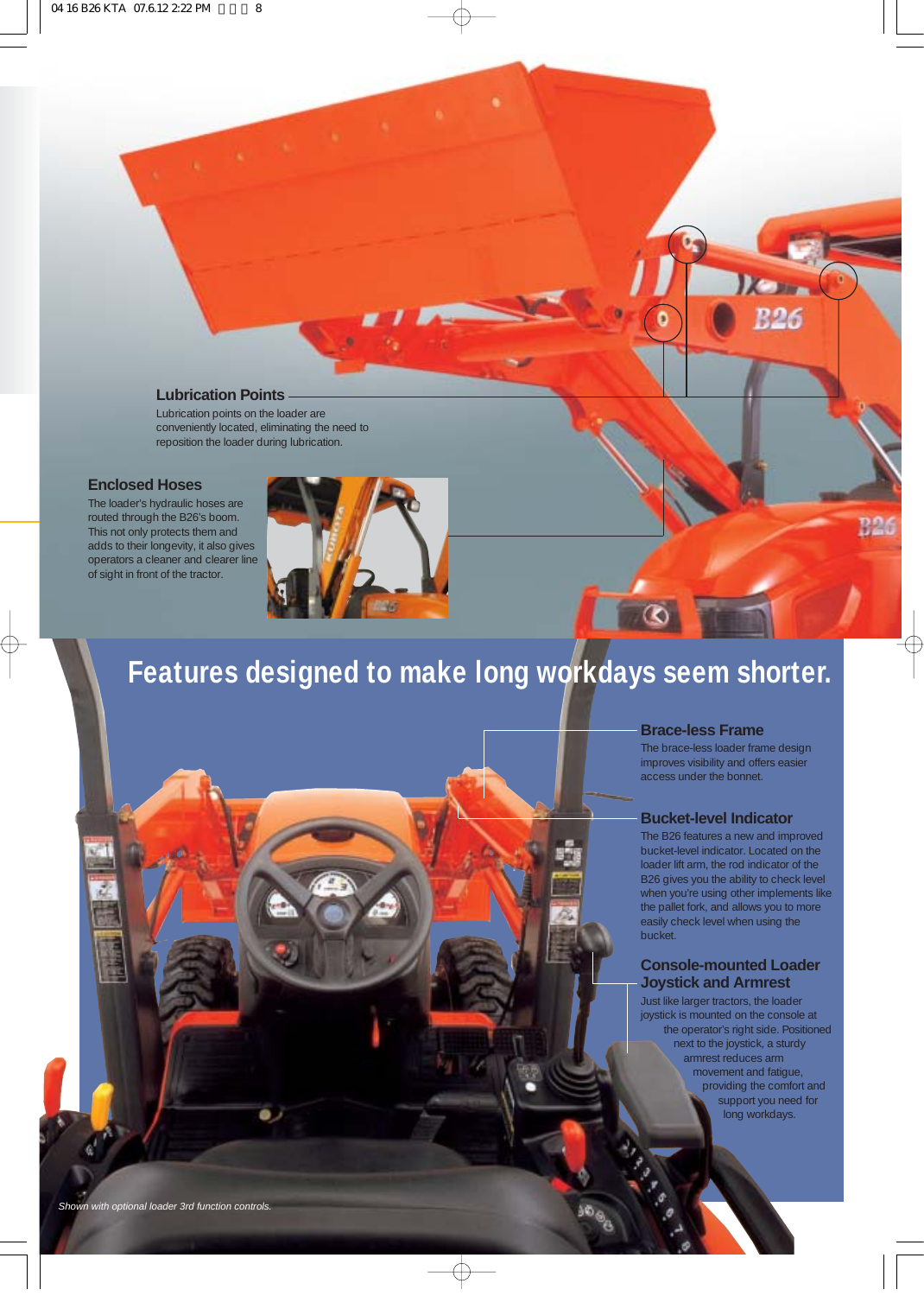

**We've improved the B26's backhoe in many ways. We've given it more power, increased its digging depth and added a host of new features, including options for making the backhoe easier to use and more versatile. All in all, the B26 backhoe promises more performance than you would have ever dreamed in such a compact package.**

# **BACKHOE**

### **B** uilt stronger, longer and more versatile than<br> **B** ever, to take on backhoe jobs big and small. Some pictures are shown with optional equipment.

#### **Curved Backhoe Boom**

**ANTISTICATION** 

The curved boom of the B26's backhoe helps you to avoid dig area obstacles, such as large rocks, and to achieve maximum digging depth with a minimum trench cut. It also allows you to more easily place the bucket contents in the centre of a truck bed, as the curvature helps you to clear the truck's sideboards.

#### **Protected Hydraulic Hoses**

To better protect and increase the life of the hydraulic hoses, we've routed them through the boom and arm. This routing also helps to offer

greater visibility and deliver an overall cleaner backhoe design.



#### **Hydraulic Cylinder**

High-quality chrome plating of our backhoe's hydraulic cylinders means that they are less prone to rust, offer increased durability, and better sealing performance.

#### **20.3° Angle of Departure**

High ground clearance provides a generous 20.3 degree angle of departure. This allows the B26 to load quickly onto trailers, easily ascend inclines and prevent damage to curbs while you move from job to job.



#### **Reversible Seat**

Simply lift a lever and rotate the B26's deluxe seat from forward facing to rear facing and back again. It makes switching to backhoe operation a snap.



#### **Stabiliser Lifting Capacity**

We've increased the stabiliser lift capacity to give you greater control on any terrain. The improved capacity results in better balance, which reduces unwanted settling. It also means more strength—rear tyre lift is possible even while the tractor is idling.

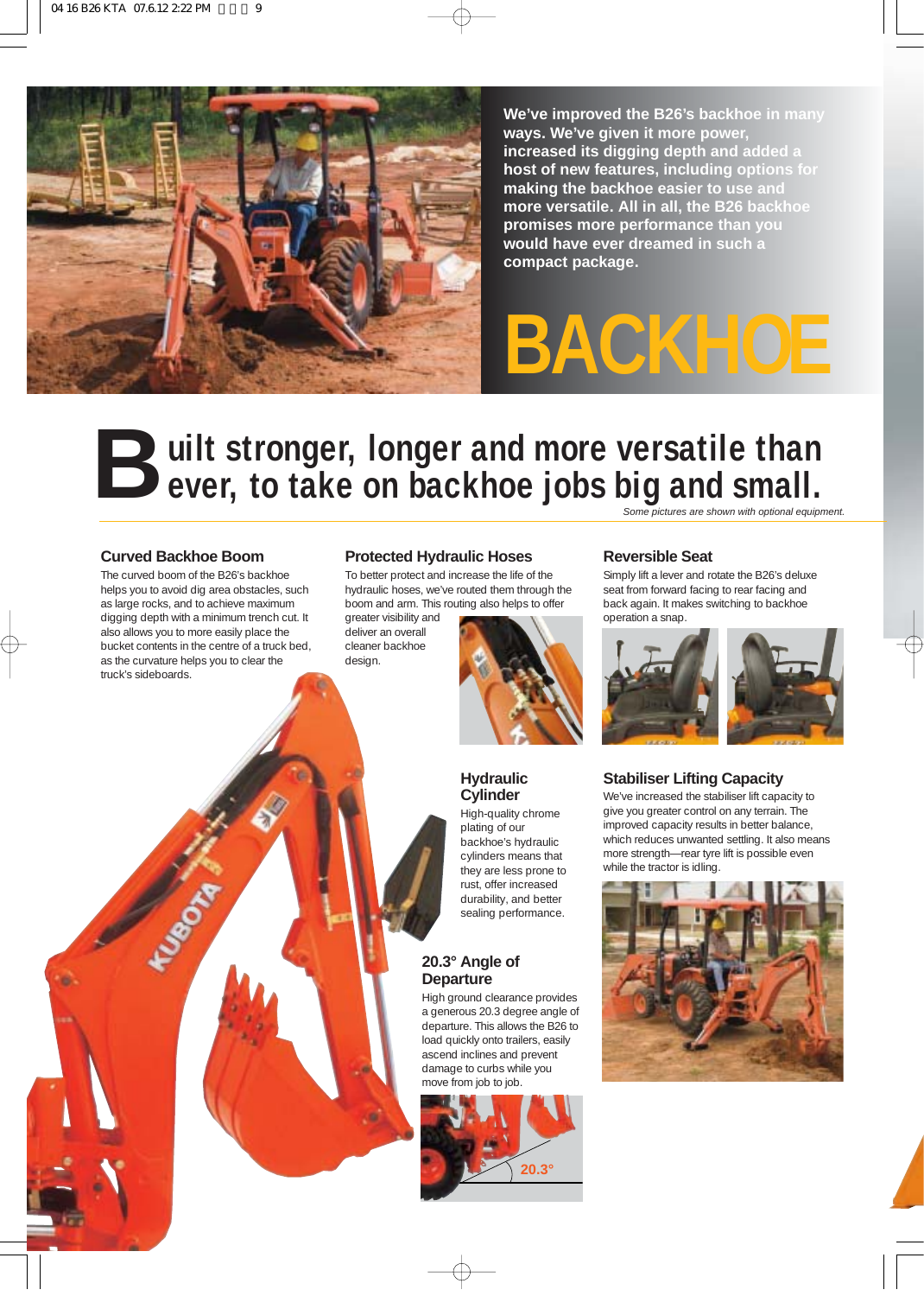#### **Digging Capacity**

Here's everything you could want in a backhoe—more power and the ability to dig deeper. The B26 offers more than 1815 kg of bucket breakout force and a digging depth of 2540 mm. And best of all, you get all this in a surprisingly compact tractor.

#### **Precise Inching Performance**

Experience smooth and precise movement of the arm and boom thanks to our high-performance inching valve. This comes in handy when simultaneous arm and boom movements are required or when using the backhoe to "finish" jobs.

### **Make any job an easy job with these options and features.**



#### **3-Point Hitch Storage**

This standard, Category I 3-point hitch gives you excellent versatility and compactly folds

up in the B26's convenient storage space when not in use.



#### **Hydraulic Independent PTO**

The independent rear PTO allows you to engage and disengage it without ever having to stop the tractor.



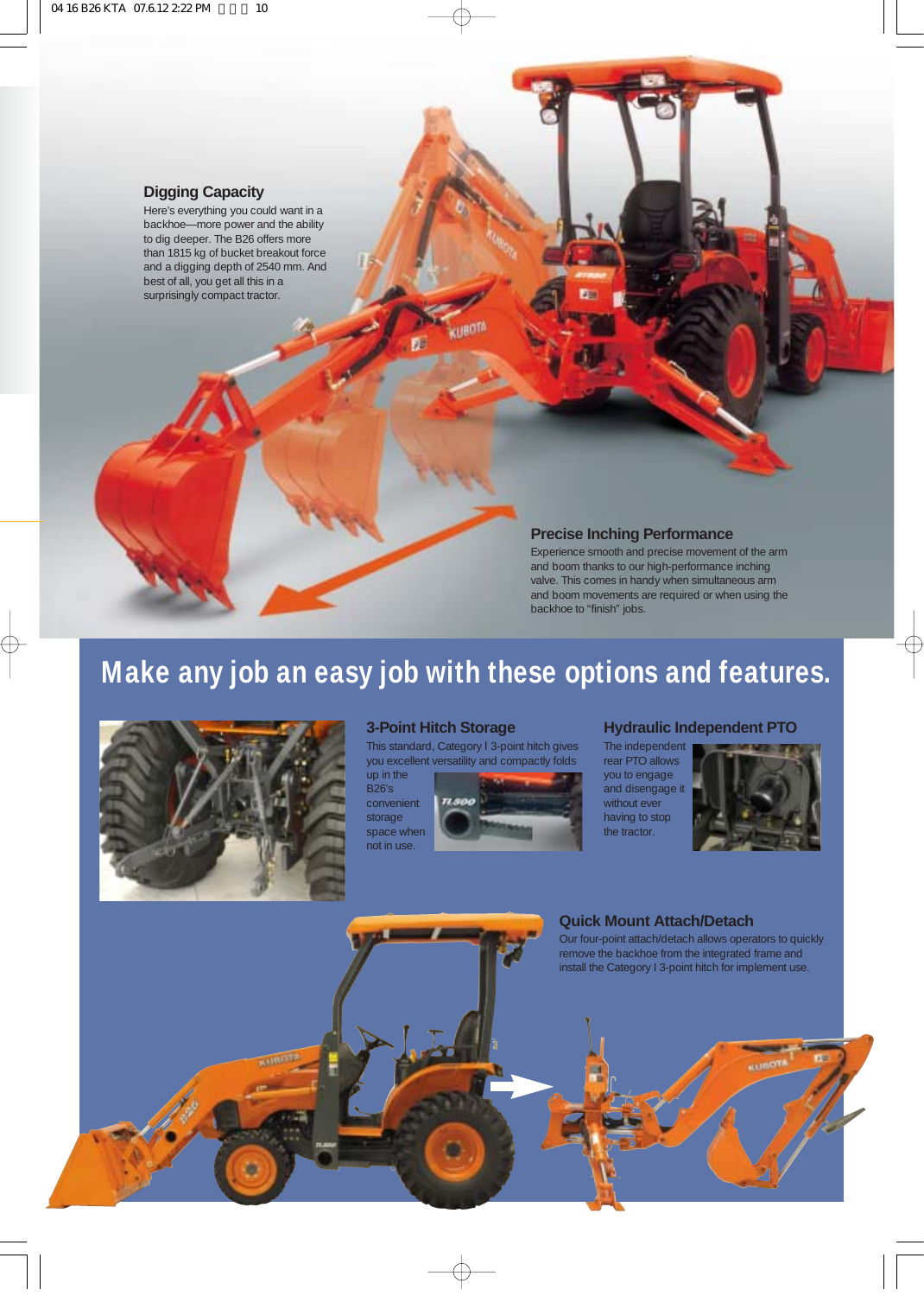

**Implements are the key to getting the most out of your B26 tractor/loader/backhoe. Remove the backhoe and attach our 3-point hitch to use a slasher, rotary hoe, rotary cutter, power rake and other PTO-driven implements. Or use our Skid Steer-type quick coupler to attach implements like a pallet fork or bale spear to the front.**

# **VERSATILITY**

# **he adaptable and resourceful B26 is equipped Tto do it all.**



**ROTARY CUTTER**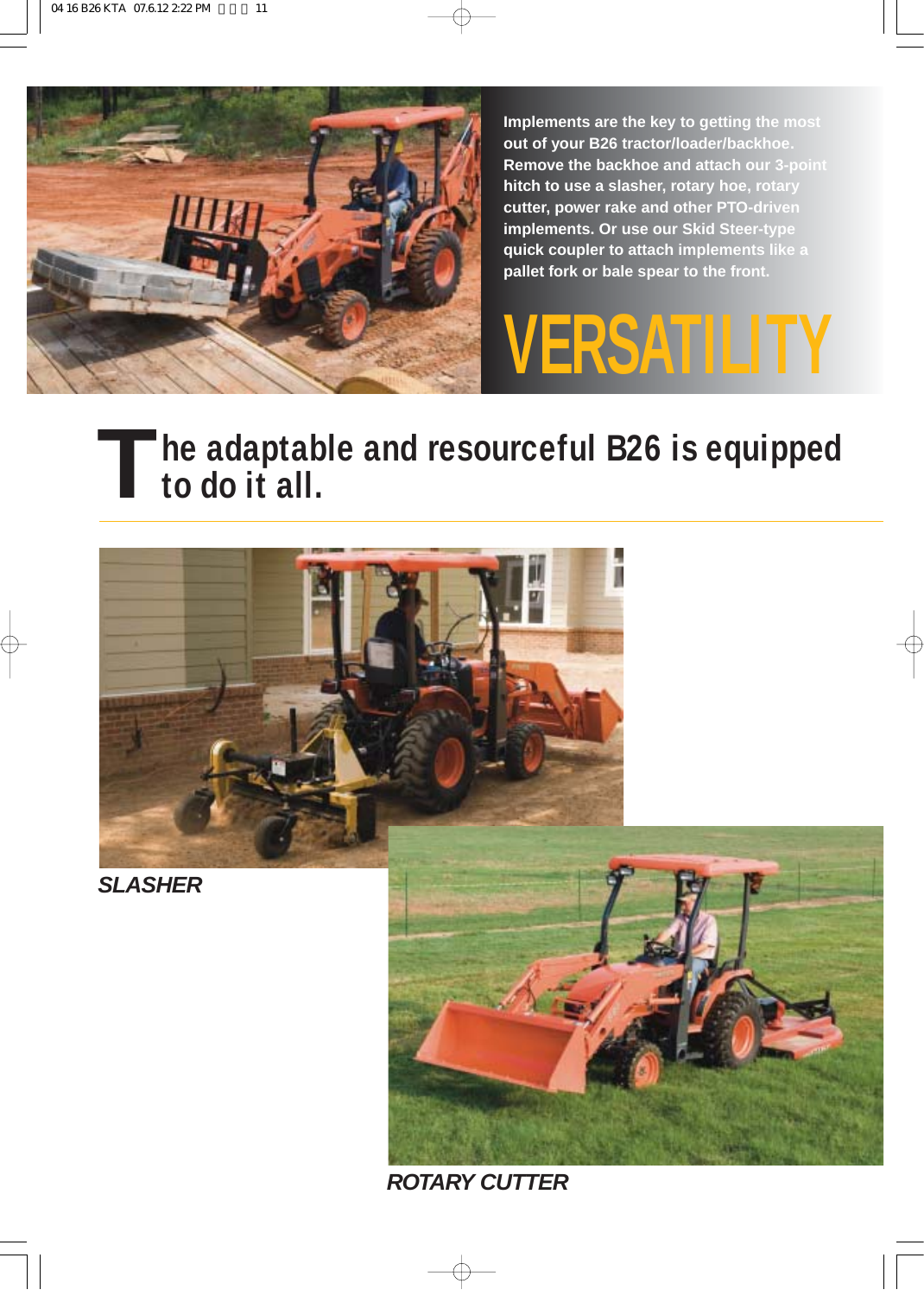|                                                        | Gross power (SAE)                                                   |                           | 26 HP (19.4 kW)                     |
|--------------------------------------------------------|---------------------------------------------------------------------|---------------------------|-------------------------------------|
|                                                        |                                                                     | Net power (SAE)           | 23.3 HP (17.4 kW)                   |
|                                                        | <b>Engine</b>                                                       | <b>Total displacement</b> | 1123 $cm3$                          |
|                                                        |                                                                     | No. of cylinders          | 3                                   |
|                                                        |                                                                     | Rated speeds              | 2800 rpm                            |
| Max. PTO power                                         |                                                                     |                           | 19.5 HP (14.5 kW)                   |
| <b>Fuel tank capacity</b>                              |                                                                     |                           | 31 liters                           |
|                                                        | <b>Tire size</b>                                                    | Front                     | $23 \times 8.50 - 14R4$ (IND)       |
|                                                        |                                                                     | Rear                      | 12.4-16R4 (IND)                     |
| Wheelbase                                              |                                                                     |                           | 1581 mm                             |
| <b>Tread</b>                                           |                                                                     | Front                     | 905 mm                              |
|                                                        |                                                                     | Rear                      | 1050 mm                             |
| <b>Weight with Loader, Backhoe</b><br>and ROPS/FOPS*1) |                                                                     |                           | 1815 kg                             |
| Min. turning radius (w/ brake)                         |                                                                     |                           | 2.5 <sub>m</sub>                    |
| <b>Rear PTO</b>                                        |                                                                     |                           | Live Independent, 9.0 r/s (540 rpm) |
| <b>Clutch</b>                                          |                                                                     |                           | N/A                                 |
| <b>Power steering</b>                                  |                                                                     |                           | Hydrostatic                         |
|                                                        | <b>Type</b>                                                         |                           | <b>HST</b>                          |
| Transmission                                           | No. of speeds                                                       |                           | Forward 3, Reverse 3                |
|                                                        | Max. travelling speed                                               |                           | 17.8 km/h                           |
|                                                        | Range shift lever position                                          |                           | Seat side, right                    |
| <b>Brake type</b>                                      |                                                                     |                           | Wet disc                            |
|                                                        | Pump capacity*2)                                                    |                           | 42.3  /min.                         |
| Hydraulic system                                       | 3-point hitch lift capacity at 24 in.<br>(610 mm) behind lift point |                           | 760 kg                              |
|                                                        | Position control                                                    |                           | Standard                            |
| 3-point hitch (Category I)                             |                                                                     |                           | Standard                            |
|                                                        | <b>ROPS</b>                                                         |                           | 4-post, Standard                    |
| <b>FOPS</b>                                            |                                                                     |                           | Standard                            |
|                                                        | Loader-integrated reinforced frame                                  |                           | Standard                            |
|                                                        | Reversible seat                                                     |                           | Standard                            |
|                                                        | <b>Tilt steering</b>                                                |                           | Standard                            |
| <b>Others</b>                                          | <b>Muffler</b>                                                      |                           | Enclosed (w/ spark arrestor)        |
|                                                        | Cup holder                                                          |                           | Standard                            |
|                                                        | Engine start key & Hand throttle                                    |                           | Seat side, right                    |
|                                                        | Lights                                                              |                           | F2, R2, Standard                    |
|                                                        | Armrest                                                             |                           | Standard                            |

#### **TRACTOR SPECIFICATIONS LOADER SPECIFICATIONS**

| Lift capacity to max. height at bucket bottom mid point:  500 kg<br>Lift capacity to max. height at pivot pin:  590 kg<br>Breakout force at pivot pin: 10417 N<br><b>Control valve:</b> One detent float position<br>Net weight (Approx.):  285 kg<br>Auto-levelling mechanism: Mechanical spill guard | power beyond circuit |
|--------------------------------------------------------------------------------------------------------------------------------------------------------------------------------------------------------------------------------------------------------------------------------------------------------|----------------------|
| <b>Operating Dimensions:</b><br>A. Maximum lift height to pivot pin 2400 mm<br>B. Clearance with bucket dumped 1778 mm<br>C. Reach at maximum height  567 mm<br>E. Reach with bucket on ground 1561 mm<br>H. Overall height in carrying position 1258 mm                                               |                      |
| <b>Perfomance Ratings (No Load)</b><br>Raise to full height: 3.6 sec.<br>Lowering time self level valve: 2.4 sec.<br>Attachment rollback time: 3.4 sec.<br><b>Attachment dumping time:</b> 1.8 sec.                                                                                                    |                      |

\*Tyres applied: 27×10.5-15R4 (Front) and 15–19.5R4 (Rear)

#### **BACKHOE SPECIFICATIONS**

| Digging force using bucket<br>Digging force using dipperstick<br>Trunnion type boom swing mechanismTwo cylinders |
|------------------------------------------------------------------------------------------------------------------|
| <b>Operating Dimensions:</b>                                                                                     |
| A. Transport height  2264 mm                                                                                     |
| B. Stabiliser spread-transport  1347 mm                                                                          |
|                                                                                                                  |
|                                                                                                                  |
| F. Digging depth, maximum 2535 mm                                                                                |
| G. Digging depth, 2ft. flat bottom 2498 mm                                                                       |
| H. Digging depth, 8ft. flat bottom 1957 mm                                                                       |
| J. Operating height, fully raised  3298 mm                                                                       |
| K. Loading height  1963 mm                                                                                       |
| L. Loading reach  1324 mm                                                                                        |
| M. Reach from swing pivot  3400 mm                                                                               |
| N. Swing pivot to rear axle centre line  855 mm                                                                  |
|                                                                                                                  |
|                                                                                                                  |
| R. Stabiliser spread-operating  2116 mm                                                                          |
| A3. Angle of departure per SAE J1234  20.3 deg.                                                                  |
|                                                                                                                  |

\*The specifications are taken with KUBOTA's B26 tractor. (Tyre size: Front 23×8.50-14R4, Rear 12.4–16R4)

P60°

\*1) With 60" loader quick attach bucket,18" backhoe bucket and standard tyres. \*2) 7.0 GPM for loader/backhoe/3-point hitch, 4.2 GPM for backhoe boom swing, 6.2GPM for power steering.



A B



The company reserves the right to change the above specifications without notice.

This brochure is for descriptive purposes only. Please contact your local Kubota dealer for warranty information.

Some of the items pictured in this brochure are optional, and not standard equipment.

For your safety, KUBOTA strongly recommends the use of a Rollover Protective Structure (ROPS) and seat belt in almost all applications.

For complete operational information, the operator's manual should be consulted.